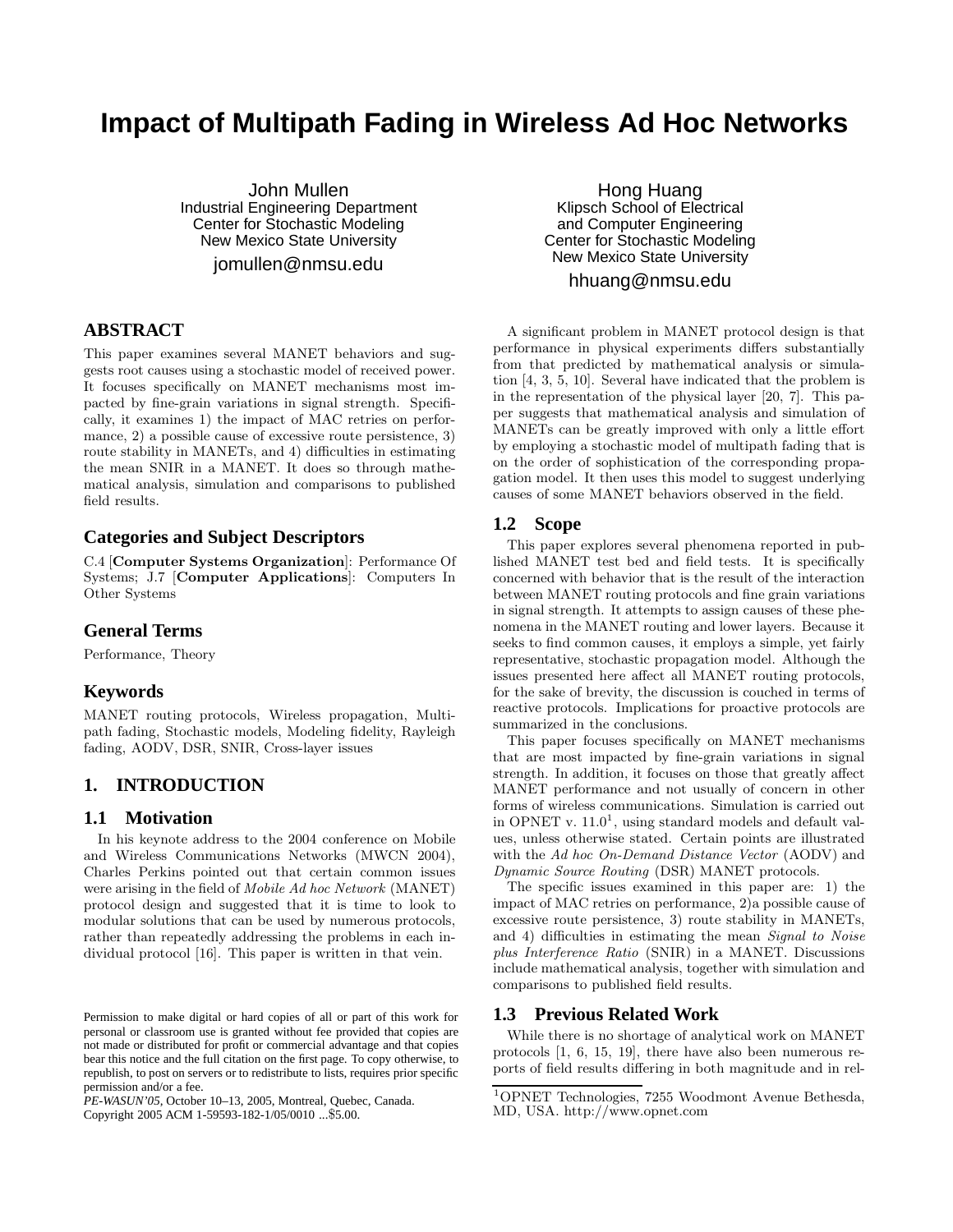ative order of performance [3, 4, 7]. This disparity is so significant that some even question the value of simulation in the design of MANET routing protocols [7]. A key problem seems to be that while fine grained variations in signal strength greatly impact MANET performance [3, 4, 15, 20], most analysis does not consider such variation [20, 7].

In previous papers, authors from the *Center for Stochastic Modeling* have described the ability of a Rayleigh fading model to greatly increase the fidelity of MANET simulations without incurring a significant penalty in modeling effort or simulation execution time [12], described the nature of the stochastic problem facing the receiver [14], and made some suggestions on how to deal with specific observed behavior [13, 11]. While those earlier works identified some of the phenomena discussed in this paper, they did not as fully explore possible root causes of those characteristics, as this paper does.

#### **1.4 Content and organization of this paper**

Section II describes the link model used in this paper and sketches some implications. It also serves as a reference for the later discussion. Section III briefly describes some key common functions of all MANET routing protocols and how fine-grain variations impact them. Section IV explores the four specific MANET issues mentioned above and presents some suggestions to deal with them. Section V summarizes, draws conclusions and indicates directions for further research. Finally, Appendix A derives some formulae that are used in the discussion, but whose development is not key to the discussion.

### **2. FIRST-ORDER PROPAGATION MODEL**

Rather than attempting to model mean signal decay exactly, this paper employs a balanced model that approximates signal attenuation due to distance and signal variation to about the same degree. This is appropriate, since the goal is to identify common interactions of MANET protocols and signal variation, rather than behavior in a particular setting. It also allows mathematical analysis without sacrificing too much detail.

While shadowing is an important factor in signal variation and has been considered in analysis [2], as pointed out in [7], its effect tends to be autocorrelated. Multipath fading, on the other hand, has a great impact on signal variation, is relatively easy to model, and tends to be uncorrelated.

In spite of its simplicity, this model has been found to predict performance that is very close to observed performance in several test bed and field tests [12, 13].

#### **2.1 Model development**

The development is similar to that in [18], except that to keep notation consistent, some logarithmic expressions are replaced by their ratiomatic equivalents and expressions that refer to rms voltage are replaced by equivalent ones in terms of power.

#### *2.1.1 Mean received power*

The mean received signal power at R-T distance d is:

$$
m_p(d; d_0, p_0, c) = p_0 (d_0/d)^c \tag{1}
$$

where  $d_0$  is a reference R-T distance,  $p_0$  is the mean power measured at  $d_0$ , and c is the path loss exponent. This is adapted from the Log-distance Path Loss Model [18, Eq.



**Figure 1: Scenario 1: Baseline**

 $(4.68)$ ]. In a free space model, c would be 2, but in practice,  $c$  is closer to 3 [18, 9]. To simplify comparisons in this paper,  $d_0$  will be the nominal maximum range and  $p_0$  the minimum power required for reception.

#### *2.1.2 Instantaneous received power*

Wireless received power exhibits a high level of variance [7, 15, 18, 9]. In this paper, such variation will be represented by the Rayleigh multipath fading model. This is a good first order approximation, especially since Rayleigh fading was observed in the two cases drawn on for the examples in this paper [4, 3]. In the Rayleigh fading distribution, instantaneous received power  $P$  is represented by an exponential distribution with mean  $m_p(d)$ . From [18, Eq. (5.49)],

$$
\Pr\{P(d) \ge p\} = \begin{cases} \exp\left(\frac{-p}{m_p(d)}\right) & (d \ge 0) \\ 0 & (d < 0) \end{cases} . \tag{2}
$$

Under the simplifying assumption that a packet will be received correctly if, and only if,  $P(\cdot) > p_0$ , the probability of reception would be:

$$
p_R(d; d_0, c) \stackrel{\Delta}{=} \Pr\{P(d) \ge p_0 | d_0, c\}
$$
  
= 
$$
\exp\left[-\left(d/d_0\right)^c\right]
$$
 (3)

For simulation, the inverse transform is

$$
P(d; p_0, d_0, c) = -\ln(1 - r) m_p(d; p_0, d_0, c)
$$
 (4)

where  $r$  is a random variable uniformly distributed on the interval (0,1).

### **2.2 Baseline Values**

Simulations for this paper were carried out in the OPNET v. 11.0 MANET 802.11 model, with two modifications. One was that the default exponential decay value was changed from two to three. The second was to introduce the Rayleigh distribution. Details are in [12]. Transmission power was adjusted to 30 mW, yielding a nominal range of about 40 meters. Thus,  $d_0 = 40$ m and  $p_0 = -62.67 \text{dB}\mu\text{W}$ , or about  $0.54 \times 10^{-12}$  W.

Figure 1 depicts the initial position of the first scenario. In this, Node B moves away from Node A at a constant rate of 0.5m/s while transmitting ten 1024-bit UDP packets per second to Node A. In Figure 2, the "Non Fading" line is the result of simulation without the Rayleigh model and the "RMP fading" is that with the Rayleigh model. The expectation plot is simply  $10p_R(d)$ . The Non Fading result considers the impact of BER, etc., while the RMP Fading plot considers everything the non-fading model does, plus fading.

The non-fading model shows a fairly definite maximum range with some rounding due to a high BER at extreme range. The RMP fading model, on the other hand, shows a much less definite range. Packets are lost even at fairly short ranges and packets are received, even at very large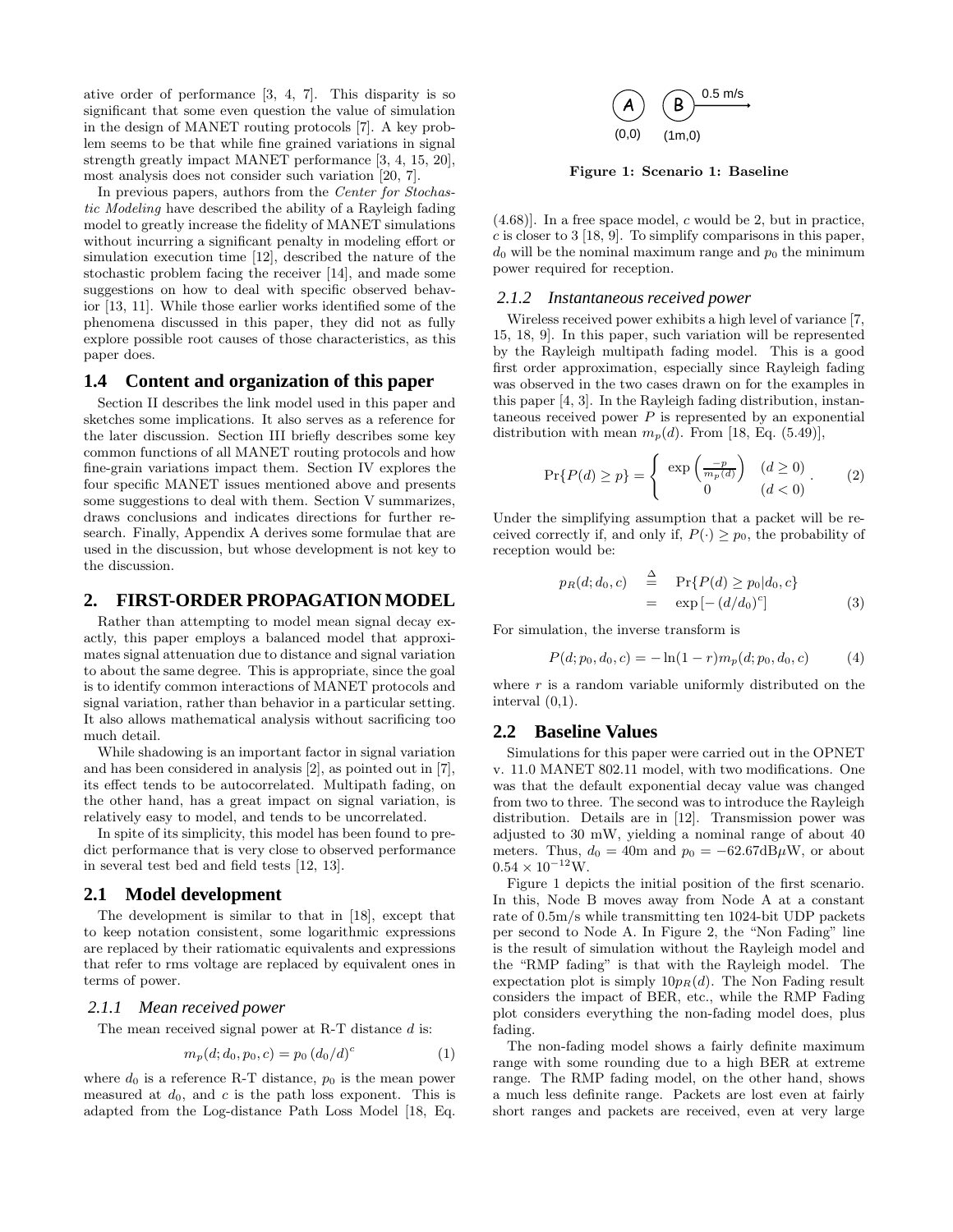

**Figure 2: Simulated Throughput in the two models.**

ranges. Also, the simple theoretical model seems to fit the RMP fading results well.

# **3. IMPACT OF FINE GRAIN SIGNAL VARI-ATION ON MANET PERFORMANCE**

Fine grain variations exist, of course, in all forms of wireless communications. However, their effects on MANETs differ from those on other networks. A root cause of this difference in effect is a common function shared by all MANET protocols. That function is to identify and maintain routes through the network that will permit communication between nodes when a direct one-hop connection is not available [6, 17]. Toward this end, each node that is active in a reactive routing protocol repeatedly asks two questions:

- 1. For a link that is part of a current route, "Should I continue to use this link?"
- 2. For a link that may become part of a route, "Should I include this link in the route?"

The degree to which a routing protocol answers these two questions correctly greatly impacts how well the protocol works in practice.

If a reactive protocol assumes a link is no longer usable when it actually is, then it will initiate an unnecessary route search. This interrupts the current transmission and uses limited bandwidth to conduct the search. If, during a search, the protocol selects a link that is not actually usable, that will result in a faulty path, which when it fails, leads to a new search, and a risk of selecting the unusable link again. This latter possibility has been found to cause a very serious problem in the field [4].

Referring to Figure 2, under a non-fading model, receipt of a packet is very good evidence that a link will be good and failure to receive that it will be bad. But in the RMP fading model, packets can be lost on a good link and received on a bad one. By introducing variation similar to that found in wireless communications, the RMP fading model subjects the MANET protocol to issues that will occur in the field.



**Figure 3: Relative Throughput as a function of** k **and offered load, from [13]**

### **4. SOME MANET ISSUES**

This section details some MANET performance issues that have been brought up in recent papers.

- 1. The impact of MAC retries on performance,
- 2. a possible cause of excessive route persistence,
- 3. route stability in MANETs, and
- 4. difficulties in estimating mean SNIR.

Discussions include a mix of mathematical analysis, together with simulation, and comparisons to published field results.

### **4.1 Impact of MAC retries on performance**

One way to improve the probability of delivery on a link is to increase k, the number of times the MAC will attempt to transmit a packet before reporting a failure. The probability of success on a single attempt is  $p_R^2$ , ignoring the differences in probabilities for data and ACK packets. Thus, the probability of success for a given  $k$  is:

$$
p_s(p_R, k) = 1 - (1 - p_R^2)^k.
$$
 (5)

As k increases,  $p<sub>s</sub>$  increases, reducing the risk of an unnecessary search. However, in [12, 13], it was noted that increasing k beyond two or three seemed to be counterproductive. Figure 3 displays the results of a simulation including twenty five mutually communicating nodes using the DSR protocol on a 1-Mbps channel. The results seem counterintuitive. Even at moderate loads, increasing  $k$  beyond two or three caused throughput to decrease. More than that, delay increased dramatically [13].

Figure 4 is a plot of  $p_s(\cdot)$  vs. d for several values of k. As k increases, the probability of success at every distance is improved. However, increasing  $k$  also increases the load on the network.

To estimate this impact in the context of a MANET, assume that if a link fails to deliver a packet in  $k$  tries, the MAC will report a failure to the MANET protocol, which will initiate a search. Assume further that the network is dense enough that such a search will eliminate that link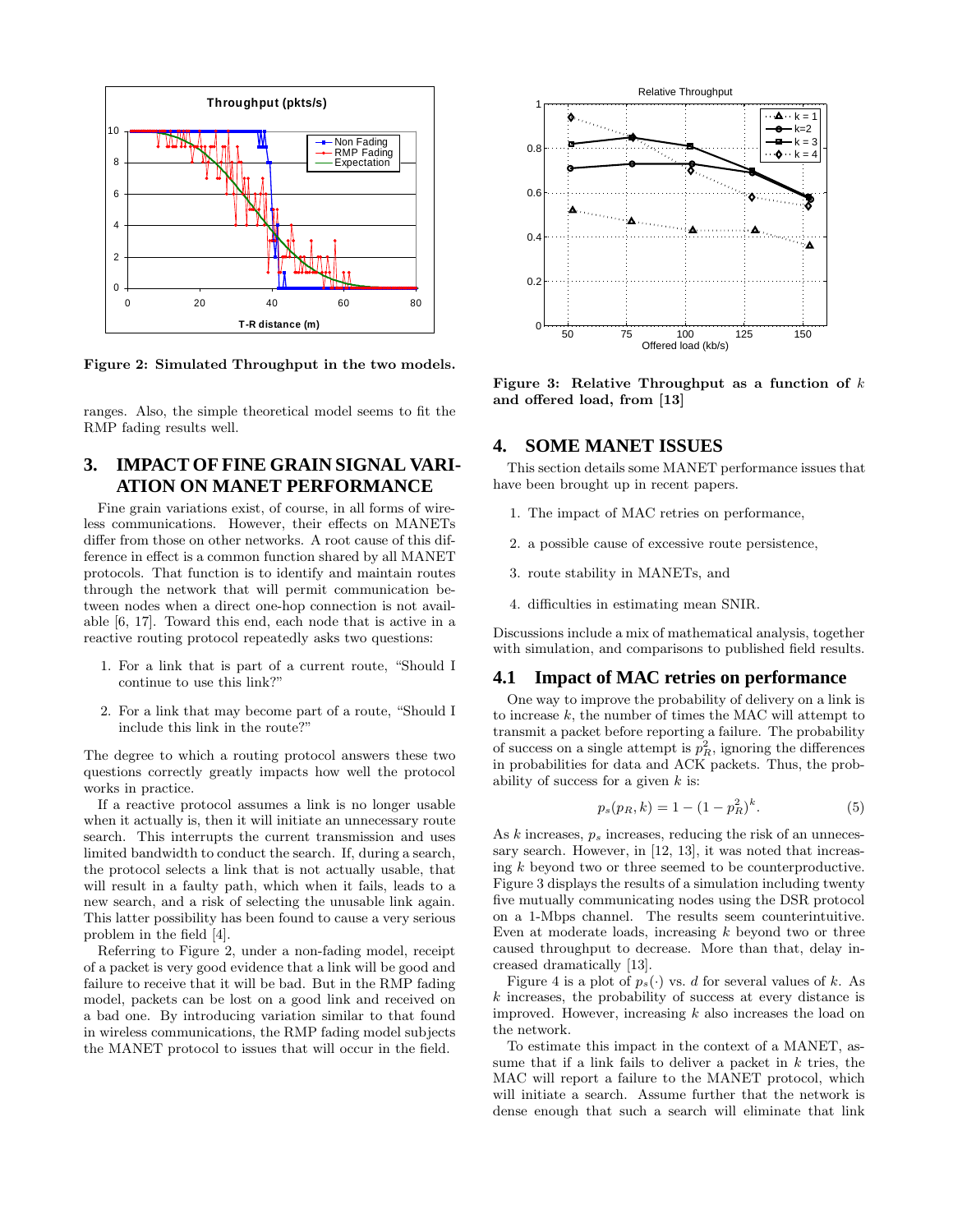

**Figure 4: Throughput as a function of** k



**Figure 5:**  $E[N]$  as a function of d and k

with probability one. Thus, the probability that a link will be used in a path is just p*s*.

Now, if a link is being used, the expected number of transmissions would be:

$$
E[N|U] = k(1 - p_R^2)^k + \sum_{i=1}^k i \left(1 - p_R^2\right)^{i-1} p_R^2.
$$
 (6)

The first term represents the case in which the link is not successful and the summation covers the cases in which it is. By conditioning on whether or not the link is in use, the expected number of transmissions on a random link would be

$$
E[N] = E[N|U]p_s + 0(1 - p_s). \tag{7}
$$

 $E[N]$  is illustrated in Figure 5 as a function of d and k.



**Figure 6: Scenario 2: Route Selection**



**Figure 7: Scenario 2: Total Bits/s from Node A Sent Directly to Node C as a Function of** d **and** k

**Table 1: Changeover Range and Mean Traffic Load in Scenario 2**

|                      | Value of $k$ |    |    |  |
|----------------------|--------------|----|----|--|
| Statistic            |              |    |    |  |
| Changeover Range (m) | 21           | 26 | 33 |  |
| Mean load (Kbps)     | 38           |    |    |  |

To demonstrate this effect, consider Scenario 2, depicted in Figure 6. Node A transmits ten 1024-bit data packets a second to Node C. The channel properties are as in Scenario 1 with several values of  $k$ . Initially, the A-C distance is ten meters, but it increases at a rate of 0.5m/sec as the run progresses. At all time, Node B is exactly half way between nodes A and C. Figure 7 shows the total number of packets transmitted by Node A directly to Node C. The horizontal scale in this figure is only 40 meters because beyond that point, all traffic passes through Node B. The range at which the route changes from AC to ABC and mean bit traffic rate are summarized in Table 1. Note that as k increases, the changeover range increases, as expected. However, for  $k = 6$ , this increase in range comes at the expense of a very significant increase in the load on the channel. Although these statistics include all traffic from A to C, they do indicate the type of congestion predicted by Eq. 7.

Thus, increasing k tends to increase the offered load on the channel. In a MANET, this is especially troublesome, since re-transmission multiplies the effect as much as three times, due to the need to avoid data collisions on adjacent hops. In addition, as  $k$  increases, the probability of success goes up at longer ranges, meaning that the protocol is more likely to continue to use a poor link when a better route is available. Noting that the increase in  $E[N]$  is especially large at the longer ranges, these two factors interact to make the problem even greater.

there is an upside to this situation. If a network is locally sparse, resulting in long local links, the protocol will repeatedly return to the mediocre, but usable, link. If this is the case, it might be advisable to have a large value of k, since the impact of  $E[N]$  might be less than that of the repeated fruitless searches. Thus, one possibility to explore is a variable  $k$ , managed by the MANET routing protocol, keeping the value low for most links, but setting it high if the alternative is even worse performance or partition.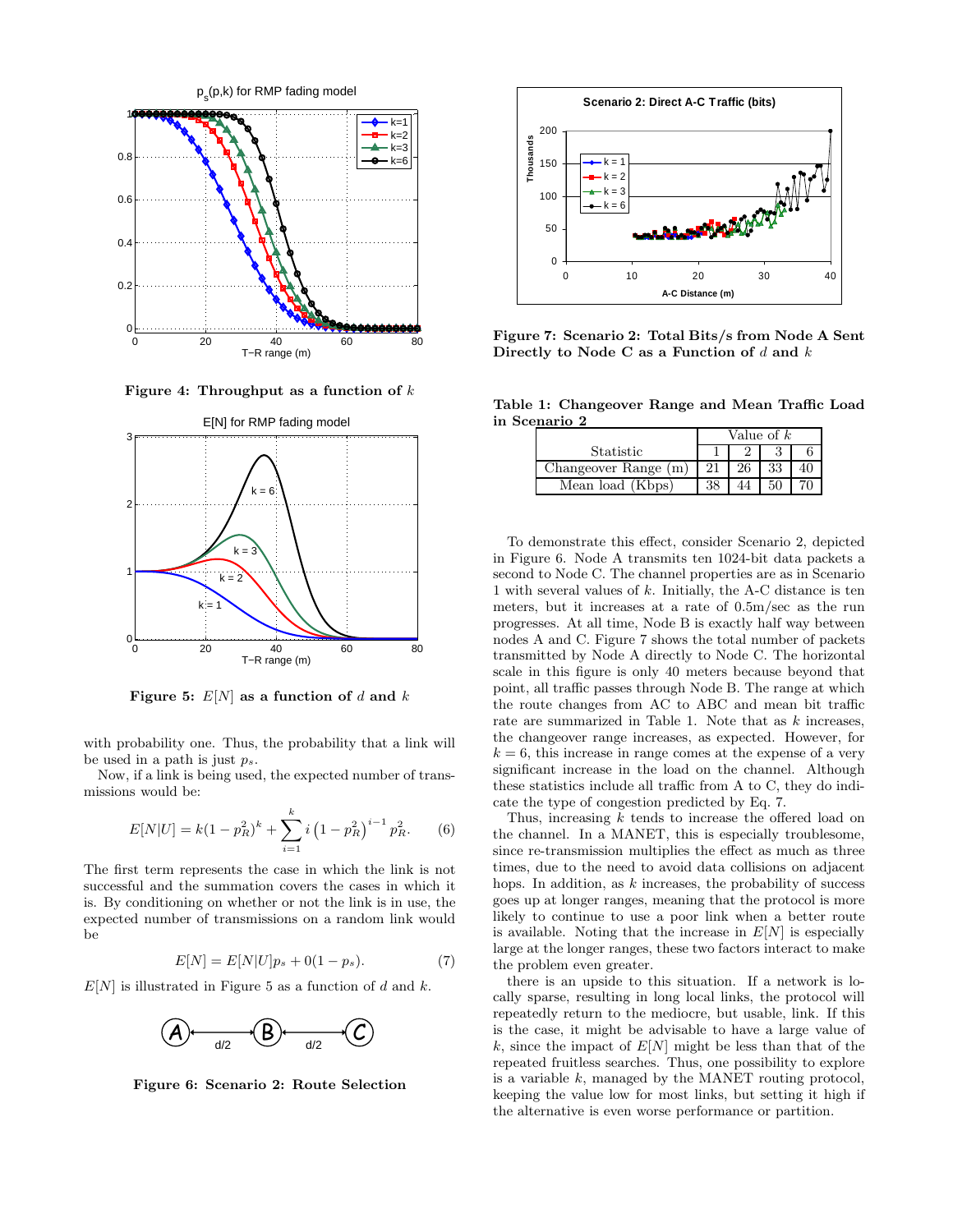

**Figure 8: Throughput in Scenario 2**

### **4.2 A possible cause of excessive route persistence**

In [3] the authors noted that performance using AODV is considerably poorer than expected. They suggested that a problem was that the hello packets were transmitted at 1Mbps while data packets were sent at 11Mbps. Hence, by Shannon's Law, the HELLO packets would be received at a much greater distance than data packets. While this may be a factor, the following discussion offers an alternative explanation.

Reconsider Scenario 2, letting  $k = 3$  and comparing the performance of AODV and DSR. Figure 8 shows throughput in this Scenario. As reported, AODV throughput decreases quite rapidly. In this same figure are the theoretical one-and two-hop throughput. The one-hop expectation is simply  $N p_R(d)^2$ , where N is the number of packets to be transmitted (10 in this case). For the two-hop situation, it is  $Np_R(d/2)^4$ . It appears that the problem is that AODV tends to use the AC direct route, instead of taking advantage of the ABC two-hop route, at longer ranges. This is confirmed by looking at the throughput for Node B, (See Figure 9.)

Certainly, HELLO packets could cause links to be retained too long. However, in this scenario, the HELLO interval one second and Node C would be transmitting up to ten ACKs per second, so no HELLO packets are generated until the link fails completely.

With a HELLO interval of one second and allowed HELLO loss of two packets, AODV will keep the AC link active as long as it receives at least one packet, HELLO or data, every two seconds. During two seconds, Node C may generate up to twenty ACK packets. Figure 10 shows the probability of success for several values of N. Note that at  $N = 20$ , the probability remains high until about 45 meters. Thus, although HELLO packets are not a factor, the HELLO interval is. At low traffic intensities, this is not likely to cause a problem, but if the traffic is sufficiently high, the value of HELLO Interval  $\times$  Allowed HELLO Loss will cause AODV to remain on a poor link long after it should abandon it. Thus, the observed behavior can be explained in terms of multipath fading, even when HELLO packets are not involved.



**Figure 9: Throughput at Node B in Scenario 2**



**Figure 10:** Pr{ **At Least One Success in** N **Tries**} **in Scenario 2**



**Figure 11: The Use-Search Cycle in Scenario 2**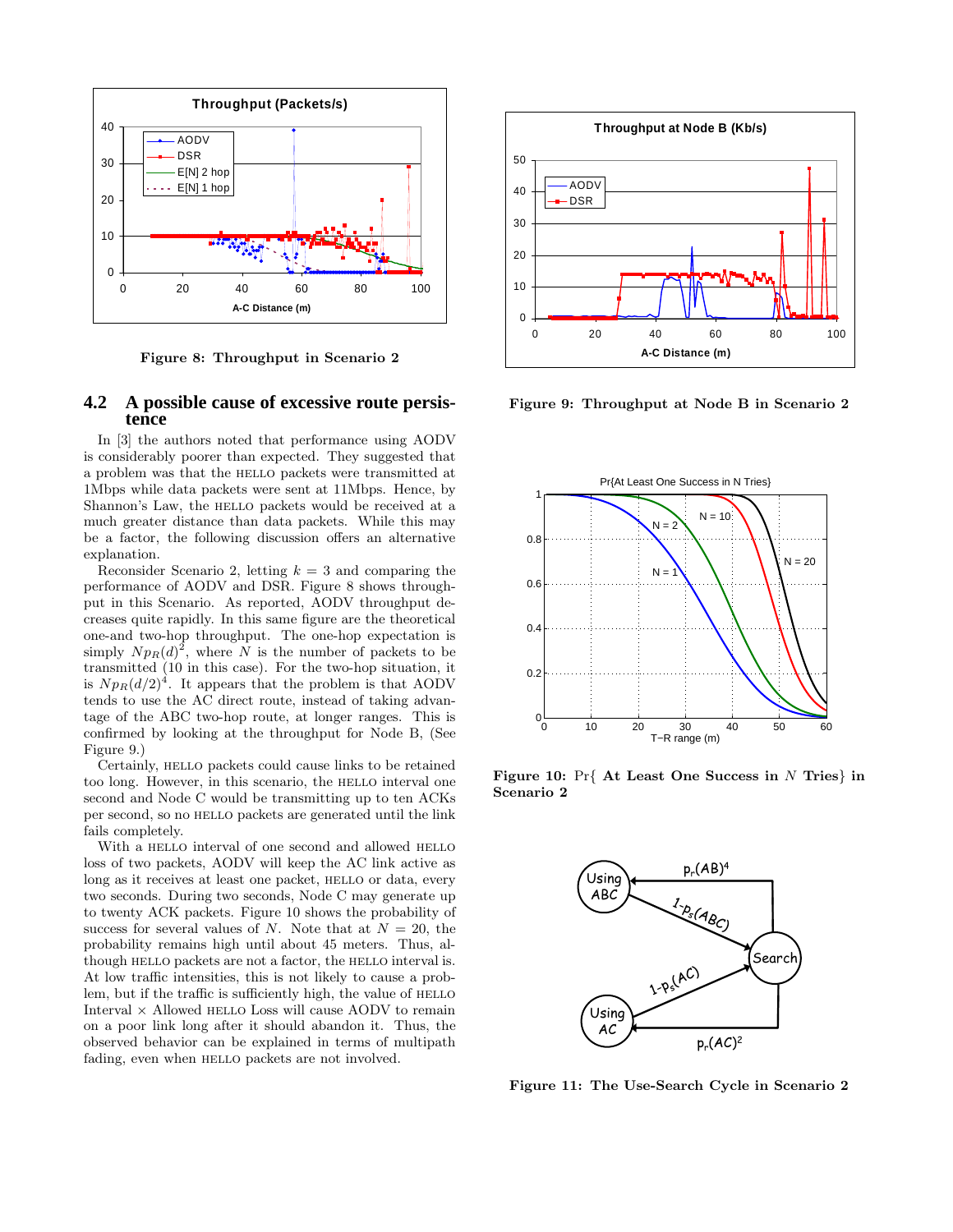### **4.3 Route stability in MANETs**

Referring back to the previous scenario, although DSR performed fairly well, its performance was affected by the fact that between 60 and 90 meters, it repeatedly alternated between the two possible routes. This alternation is due to two different interrelated probabilities. When a route is in use, there is a probability that it will fail, causing a search. The result of that search will be a path which will be used until it fails, and so on. Assuming the protocol will search until it finds a route, this situation is depicted in Figure 11.

Let  $p_{SABC}(d)$  be the probability of selecting route ABC at A-C distance d and p*SAC*(d) that of selecting AC. Assuming the protocol will select the route with fewest hops and that RREPs are unicast, then from [14], at A-C distance d,

$$
p_{SAC}^* = \left[ p_s \left( \frac{d}{2} \right)^2 + p_s(d) - p_s \left( \frac{d}{2} \right)^2 p_R(d) \right]
$$
 (8)

$$
p_{SABC}^* = p_s (d/2)^2 p_R (d/2)^2 [1 - P_{SAC}(d)] \tag{9}
$$

$$
p_{SAC} = p_{SAC}^* / [p_{SAC}^* + p_{SABC}^*]
$$
 (10)

$$
p_{SABC} = 1 - p_{SAC}(d) \tag{11}
$$

where  $p_{SABC}^*$  and  $p_{SAC}^*$  are the probabilities that Routes ABC and AC, respectively, are selected in a single search and p*SABC* and p*SAC* are the corresponding probabilities, assuming the search is repeated until a route is found. Then, by conditioning on the route chosen, the probability of a route failing at A-C distance d in Scenario 2 is:

$$
p_F(d,k) = [1 - p_{s|ABC}(d;k)] p_{SABC}(d)
$$

$$
+ [1 - p_{s|AC}(d;k)] p_{SAC}(d)
$$
(12)



**Figure 12: Probabilities in Scenario 2**

Figure 12 shows these probabilities as functions of the A-C distance for  $k = 3$  in Scenario 2.  $p_F(d)$ , the probability of a route failing at distance d is a weighted average of the failure probabilities for the two possible routes  $P_F(d|ABC)$ and  $P_F(d|AC)$ ). However, at any given time, the failure probability will be governed by the selected route.  $P_F(d)$ remains low until about 60 meters. Although the probability of selecting ABC is high at this A-C distance, there is still a risk of selecting Route AC, which is very likely to fail. As  $p_F(d)$  increases, there will be more and more opportunities for Route AC to be chosen, causing the system



**Figure 13: Probabilities in Scenario 2 When Route Reply Packets are Unicast**



**Figure 14: Observed SNIR in Scenario 1**

to alternate between the two roues until p*SAC* becomes sufficiently small. One way to reduce this jitter is to require unicast RREP packets. This eliminates the possibility of a  $RREO$  from A reaching C via node B, but the RREP traveling directly from C to A. The result, shown in Figure 13, is to cause the probability of selecting Route AC at moderate ranges, reducing the risk of jitter, as well as decreasing the overall probability of route failure.

#### **4.4 Estimating Mean SNIR**

To a great extent, the problems discussed so far are due to difficulty estimating the merit of a particular link. Several authors have noted that mean *Signal to Noise plus Interference Ratio* (SNIR) is a good predictor of success and suggest that average SNIR be a basis for link selection. Several researchers have met with some success using this scheme, but, as noted in [4], there seems to be some measurement error. That error can be explained in terms of signal variation.

### *4.4.1 A source of bias*

Ignoring interference for now, Figure 14 illustrates the individual estimates of S/N ratio for Scenario 1. Note that as d increases, the number of observations decreases because if received power is too low, the receiver cannot identify the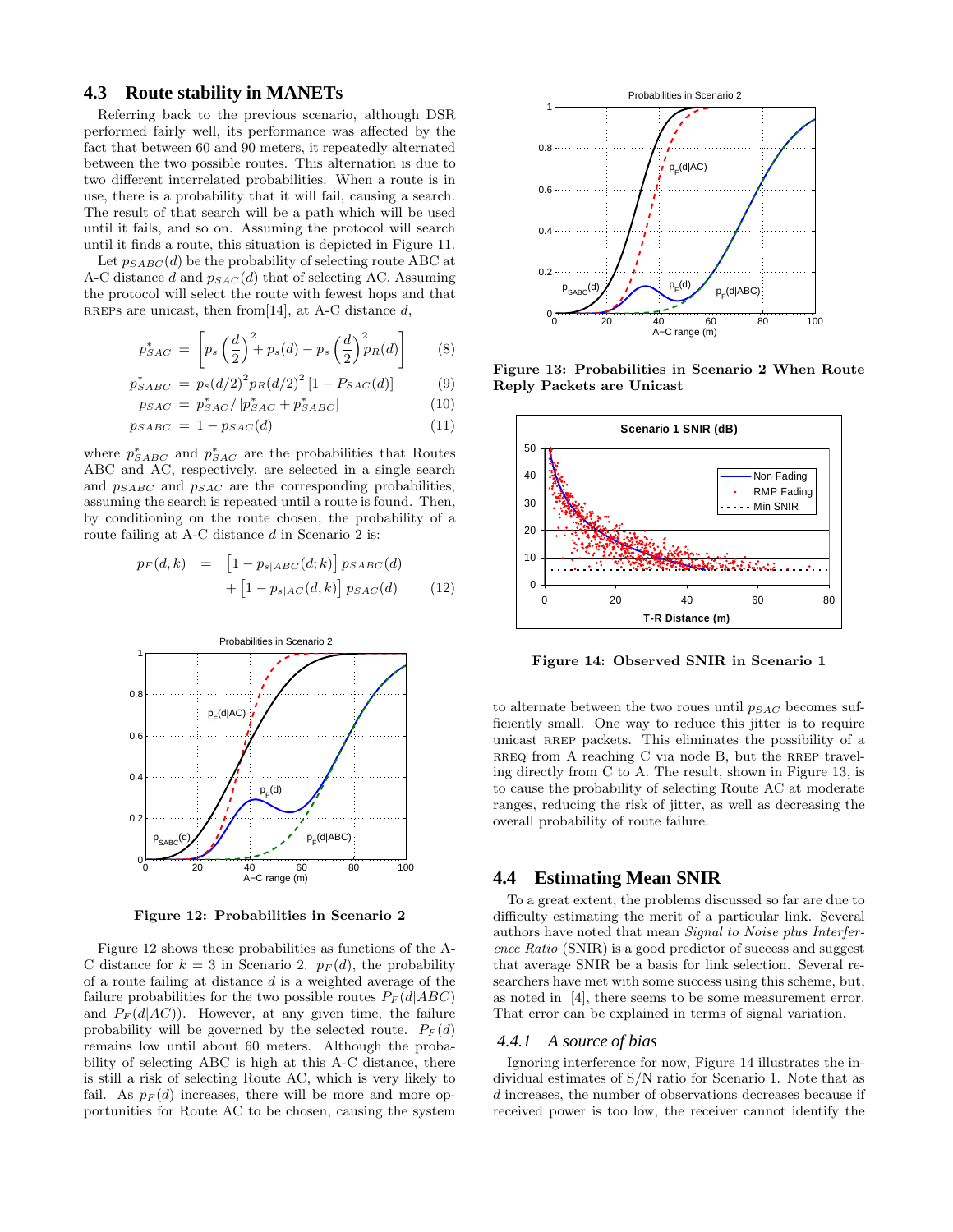

**Figure 15: Estimated SNIR in Scenario 1**

transmitter. Even if it can estimate the S/N ratio, it cannot associate that estimate with a particular link. Thus, only the higher ratios are observed and estimates based on those observations become more and more biased. This is illustrated in Figure 15, in which the mean S/N ratio is estimated by means of exponential smoothing with  $\alpha = 0.2$ . Note that from about 45 meters on, the estimate is essentially constant and that at no time does it fall below the minimum S/N required. For this reason, some sort of offset needs to be assumed [4].

#### *4.4.2 Considering interference*

In a MANET, because nodes share a common channel, interference usually has a greater impact than noise. In addition, thanks to in-band transmissions from nodes that are out of range, but near, as well as crosstalk from near-band transmissions, the interference level can have large, rapidlychanging values. Hence, the remainder of this section focuses on the SNIR, rather than the S/N ratio. Scenario 3 addresses the issue. As shown in Figure 16, Nodes A and B are as in Scenario 1. However, three pairs of mutually communicating nodes are now arranged around Node A. Each "X" node is 50m away from Node A and is paired with the node indicated by the solid double arrow. During the simulation run, all nodes, except A, generate ten 1024-bit packets per second.

Figure 17 shows the results. Because the node pairs are further than 40m from A, the non fading model shows almost no impact of their transmissions. The RMP fading model, on the other hand, shows about a 10 dB drop in the SNIR. However, as before, the exponentially-smoothed average estimate of SNIR is too optimistic. Because of the interference, the actual effective range of the AB pair is about 15m, but the uncorrected estimate (red) does not consistently drop below the 9 dB line until about 40m. Thus, using uncorrected estimates of SNIR can cause the MANET to accept a link that may be of very poor quality.

This figure also displays a simple correction to the estimate in which each value that is too small to estimate is replaced by half the minimally detectable level, 4.14 dB, instead of being ignored. While this estimate (green) yields a more realistic values, it is not practical in a MANET. Because nodes in a MANET share a common channel, the receiver would not know which transmitter was active and, therefore, would be unable to tell which link to associate the



**Figure 16: Layout for Scenario 3**



**Figure 17: Estimates of SNIR in Scenario 3**

correction with. This is complicated further when data collisions are taken into account, for in that case, the failure to decode the packet was due to a random coincidence, rather than the quality of the link.

Although use of the SNIR could greatly improve MANET performance, estimating its level in a MANET presents a number of difficulties. Aside from the censoring problem described above, received power and interference power tend to change for different reasons. Received power tends to decrease as T-R distance increases while interference is a function of in-band and near-band emissions of other nodes in a vicinity of the receiver. Hence, an increase in local traffic can cause the SNIR to decrease enough to prevent reception, even though the received power is moderately high. Because power and interference vary randomly, it is very difficult to estimate their ratio. At this time, the Center for Stochastic Modeling is examining this problem and seeking reliable solutions.

# **5. CONCLUSION**

#### **5.1 Summary**

This paper examined 1) the impact of MAC retries on performance, 2)a possible cause of excessive route persistence, 3) route stability in MANETs, and 4) difficulties in estimating the mean SNIR in a MANET. It did so using the Rayleigh multipath fading model to represent fine-grain fluctuations in signal strength. It suggested 1) it is counterproductive to retry transmissions more than a few times in a MANET,  $2$ ) the HELLO interval in AODV is a likely cause of excessive route persistence, 3) route stability can